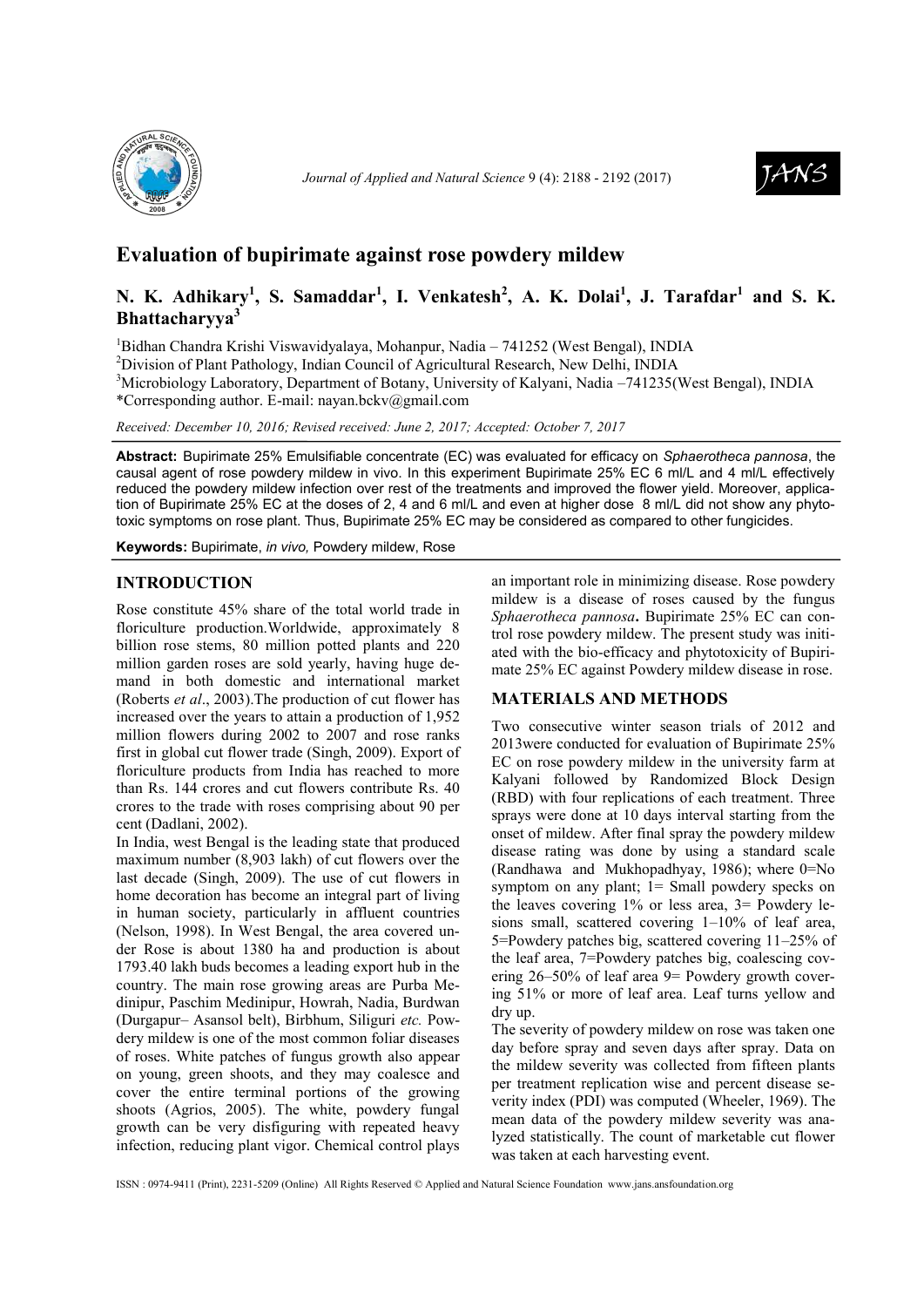## **RESULTS AND DISCUSSION**

Bio-efficacy of Bupirimate 25% EC on rose powdery mildew are presented in the Tables 1 and 2. Bupirimate 25% EC @ 6 ml/L and 4 ml/L was effectively reduced the powdery mildew infection over rest of the treatments and improved the flower yield. The details of the results are described below.

The consecutive seasonal trials shows that, three sprays of Bupirimate 25% EC  $(a)$  6 ml/L and 4 ml/L was effectively reduced the severity of powdery mildew as compared to the control plots as well as application of Carbendazim 50% WP and Bupirimate 25% EC @ 2 ml/L individually. Among the test doses Bupirimate 25%  $EC(a)$  6 ml/L and 4 ml/L showed best control with three spray's programme in  $1<sup>st</sup>$  season trial. Final PDI was 5.74 and 6.48, respectively, which were at par with each other. The untreated control recorded highest PDI (56.48) (Table 1).

Results showed consistently in rest period of application where, it was better than earlier season and gradually improves in PDI of 4.44  $(a)$  6 ml/L which was almost at par with first season and relatively reflects in trials with Bupirimate 25% EC  $@$  4 ml/L with PDI of 5.56 (Table 2).

The results of two season's trials indicated that Bupirimate 25% EC  $\omega$  4 ml/L is good enough in context to popularize and minimize the concentration  $(LC_{50})$ comparatively 6 ml/L in controlling powdery mildew disease of rose. Three sprays of Buprimate @ 6 and 4 ml/L at 10 days interval very effectively reduced the powdery mildew disease resulted in increased healthy cut flowers of rose which has great economic importance.

Pasini *et al*. (1991) reported that the effect was tested of benomyl, bupirimate, didemorph, fenarimol, fenpropimorph and flusilazole on grunlouregrown rose cultivar sonia artificially inoculated with *S. pannosa*  var. *rosae,* Flusilazole, fenpropimorph and fenarimol gave the best control.

Bupirimate has a four-ways action activity on Powdery Mildew, providing Eradicant and Protectant activity against very wide range of crop situations; mainly in pome fruits, stone fruits, berries, vine, fruiting vegetables and ornamentals (such as Roses, Begonias, Chrysanthemum). Anhydrous milk fat (AMF) and soybean oil (SBO) emulsions were evaluated for control of PM (*S. pannosa var. rosae*) on potted rose plants maintained in a controlled environment (Chee *et al.*, 2011). Foliage was sprayed weekly with AMF  $(0.7\% \text{ w/v})$ , SBO (2% w/v). The AMF and SBO treatments gave significantly better disease control (P<0.0001). Disease control is achieved by interaction of direct protection and eradication through systemic and translaminar action. Bupirimate is apparently translocated in the plant xylem. *i.e.* movement occurs with the translocation stream upwards in the stem and towards the mar-

|        | Table 1. Disease severity ratings of Powdery mildew on rose                                                                                                                                                                       |           |                                              | sprayed with Bupirimate 25% EC with different doses during 2012 (1st season) |                                    |                              |                                |                           |
|--------|-----------------------------------------------------------------------------------------------------------------------------------------------------------------------------------------------------------------------------------|-----------|----------------------------------------------|------------------------------------------------------------------------------|------------------------------------|------------------------------|--------------------------------|---------------------------|
|        |                                                                                                                                                                                                                                   |           | er ha<br>Dosage (po                          |                                                                              | Severity of powdery mildew on rose |                              |                                |                           |
| ż      | Treatment                                                                                                                                                                                                                         | a. i. (g) | Formulation                                  | Jne day before 1                                                             | 7 days after 1 <sup>8</sup>        | days after 2 <sup>m</sup>    | days after 3 <sup>rd</sup> and | Rose vield<br>$(Q$ ha $)$ |
|        |                                                                                                                                                                                                                                   |           |                                              | spraying                                                                     | spraying                           | spraving                     | final spraying                 |                           |
|        | Bupirimate 25% EC*                                                                                                                                                                                                                |           | $\frac{(\text{m1 or g})}{2\text{m/L water}}$ | 4.07(                                                                        | 9.26 (17.72)                       | 12.04(20.30)                 | (2.41(20.62)                   | 13.25                     |
|        | Bupirimate 25% EC*                                                                                                                                                                                                                | 80        | 4ml/L water                                  | 11.37<br>3.89(                                                               |                                    | 6.11(14.31)                  | 6.48(14.75)                    |                           |
|        | Bupirimate 25% EC*                                                                                                                                                                                                                | 500       | 6ml/L water                                  | 10.81                                                                        | $4.81(12.68)$<br>$4.07(11.64)$     | 5.37(13.40)                  | 5.74(13.86)                    | 18.58<br>19.92            |
|        | Carbendazim 50% WP                                                                                                                                                                                                                | 250       | $g$ plant in 2 L water                       | (10.22)<br>3.52(                                                             | 0.04(15.38)                        | 9.07(17.53)                  | 9.63(18.08)                    |                           |
|        | $_{\rm Control}$                                                                                                                                                                                                                  |           |                                              | 33 (10.52)                                                                   | 42.22(40.53)                       | 47.96(43.83)                 | $56.48(48.72)$<br>$2.71$       | 0.50                      |
|        | CD at $5\%$                                                                                                                                                                                                                       |           |                                              |                                                                              | 2.53                               | 231                          |                                |                           |
|        | <b>Table 2.</b> Disease severity ratings of Powdery mildew on rose sprayed with Bupirimate 25% EC with different doses during 2013 (2 <sup>nd</sup> season).<br>The figures in the parenthesis are arc sin transformation values. |           |                                              |                                                                              |                                    |                              |                                |                           |
|        |                                                                                                                                                                                                                                   |           | Dosage (per ha                               |                                                                              | Severity of powdery mildew         |                              |                                | Rose                      |
| Ë<br>ż | Treatment                                                                                                                                                                                                                         | ai. (g)   | Formulation                                  | One day before 1 <sup>st</sup>                                               | days after I <sup>s</sup>          | 7 days after 2 <sup>no</sup> | days after 3rd and             | vield (Q)                 |
|        |                                                                                                                                                                                                                                   |           | (ml or g)                                    | spraying                                                                     | spraying                           | spraving                     | final spraying                 | <u>a</u>                  |
|        | Bupirimate25% EC*                                                                                                                                                                                                                 | ຣິ        | 2 ml/L water                                 |                                                                              | '.78(16.19)                        | 0.56(18.96)                  | 11(19.47)                      | 13.49                     |
|        | Bupirimate 25% EC                                                                                                                                                                                                                 |           | 4 ml/L water                                 | $\frac{1.67}{2.41(8.93)}$                                                    | 33(10.52)                          | 4.63(12.43)                  | 5.56(13.63)                    | 18.15                     |
|        | Bupirimate 25% EC                                                                                                                                                                                                                 | 500       | 6 ml/L water                                 | .85(7.82)                                                                    | 2.59(9.27)                         | 3.89(11.37)                  | 4.44(12.17)                    | 19.91<br>14.75<br>09.04   |
|        | Carbendazim 50% WP                                                                                                                                                                                                                | 250       | g/ plant in 2 L water                        | .59(9.27)                                                                    | .56(13.63)                         | 1.59(15.99)                  | 8.33(16.78)                    |                           |
|        | $\sim$ ontrol                                                                                                                                                                                                                     |           |                                              | .85(7.82)                                                                    | 41.48(40.10)                       | 47.41(43.51)                 | 55.56(48.19)                   |                           |
|        | $CD$ at $5\%$                                                                                                                                                                                                                     |           |                                              |                                                                              |                                    |                              | 2.82                           | $\Xi$                     |

CD at 5% 2.87 2.82 2.82 3.11 The figures in the parenthesis are arc sin transformation values. The figures in the parenthesis are arc sin transformation values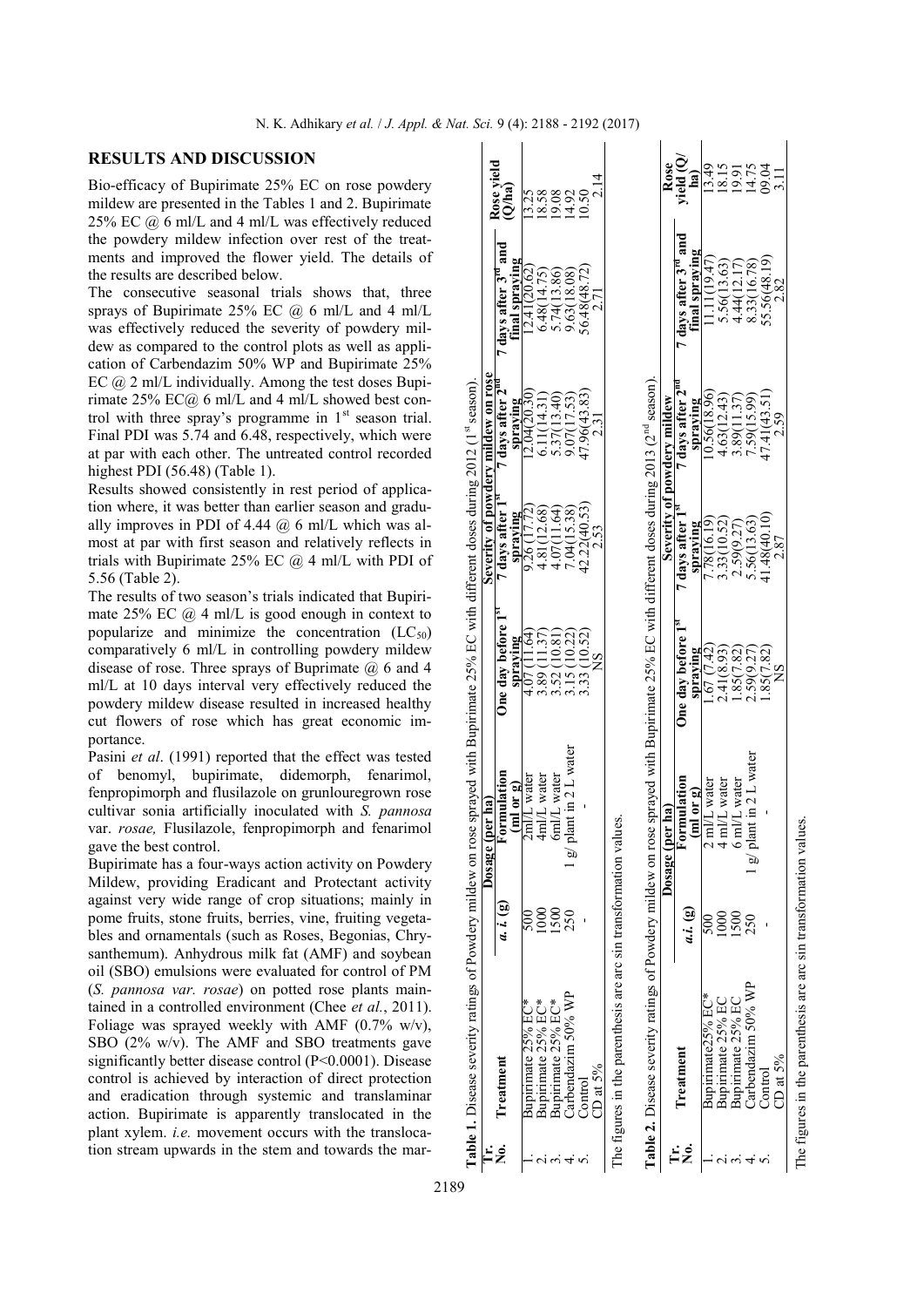|           |                                                                                                                              |                      |                                      |           |  |  |               |  |  |                 | Observation in days after application (mean values of three applications) |  |                |  |                |  |
|-----------|------------------------------------------------------------------------------------------------------------------------------|----------------------|--------------------------------------|-----------|--|--|---------------|--|--|-----------------|---------------------------------------------------------------------------|--|----------------|--|----------------|--|
| F.<br>E 2 | Treatments                                                                                                                   | Doses (per ha)       |                                      | Yellowing |  |  | Vein clearing |  |  | <b>Necrosis</b> |                                                                           |  | Wilting/drying |  | <b>Tastric</b> |  |
|           |                                                                                                                              |                      | $a. i. (g)$ Formulation<br>(ml or g) |           |  |  |               |  |  |                 | $10$ 1 3 5 7 10 1 3 5                                                     |  |                |  |                |  |
|           | Bupirimate 25% EC*                                                                                                           | $\widetilde{\rm SO}$ | ter<br>$2 \text{ m/L}$ wat           |           |  |  |               |  |  |                 |                                                                           |  |                |  |                |  |
|           | Bupirimate 25% EC                                                                                                            |                      | ml/L water                           |           |  |  |               |  |  |                 |                                                                           |  |                |  |                |  |
|           | Bupirimate 25% EC                                                                                                            | 1500                 | 6 ml/L water                         |           |  |  |               |  |  |                 |                                                                           |  |                |  |                |  |
|           | Carbendazim 50% WP                                                                                                           | 250                  | g/ plant in 2 L water                |           |  |  |               |  |  |                 |                                                                           |  |                |  |                |  |
|           | Bupirimate 25% EC                                                                                                            | 2000                 | 8 ml/L water                         |           |  |  |               |  |  |                 |                                                                           |  |                |  |                |  |
|           | Control                                                                                                                      |                      |                                      |           |  |  |               |  |  |                 |                                                                           |  |                |  |                |  |
|           | Scale (0-10): 0= 00, 1= 1-10%, 2= 11-20%, 3= 21-30%, 4=31-40%, 5=41-50%, 6=51-60%, 7=61-70%, 8=71-80%, 9= 81-90%, 10=91-100% |                      |                                      |           |  |  |               |  |  |                 |                                                                           |  |                |  |                |  |

Table 3. Phytotoxicity evaluation of Bupirimate 25% EC on rose during 2012 (1st season). **Table 3.** Phytotoxicity evaluation of Bupirimate 25% EC on rose during 2012 (1<sup>st</sup> season). Table 4. Phytotoxicity evaluation of Bupirimate 25% EC on rose during 2013 (2<sup>nd</sup> season). **Table 4.** Phytotoxicity evaluation of Bupirimate 25% EC on rose during 2013 (2nd season).

|         |                                                                                                                             |           |                                                |           |  |  |               |  |  |          |  |                                   | Observation in days after application (mean values of three applications) |  |                       |  |
|---------|-----------------------------------------------------------------------------------------------------------------------------|-----------|------------------------------------------------|-----------|--|--|---------------|--|--|----------|--|-----------------------------------|---------------------------------------------------------------------------|--|-----------------------|--|
| i<br>⊨e | <b>Treatments</b>                                                                                                           |           | Doses (per ha)                                 | Yellowing |  |  | Vein clearing |  |  | Necrosis |  |                                   | Wilting/drying                                                            |  | hyponasty<br>Epinasty |  |
|         |                                                                                                                             | a. i. (g) | <u>០r ១</u><br>Form<br>$\overline{\mathbf{E}}$ |           |  |  |               |  |  |          |  | $7\frac{1}{2}$ 1 3 5 7 10 1 3 5 7 |                                                                           |  |                       |  |
|         | Bupirimate 25% EC*                                                                                                          |           | 2 ml/L water                                   |           |  |  |               |  |  |          |  |                                   |                                                                           |  |                       |  |
|         | Bupirimate 25% EC                                                                                                           |           | 4 ml/L water                                   |           |  |  |               |  |  |          |  |                                   |                                                                           |  |                       |  |
|         | Bupirimate 25% EC                                                                                                           | 500       | 6 ml/L water                                   |           |  |  |               |  |  |          |  |                                   |                                                                           |  |                       |  |
|         | Carbendazim 50% WP                                                                                                          | 250       | $g$ plant in 2 L water                         |           |  |  |               |  |  |          |  |                                   |                                                                           |  |                       |  |
|         | Bupirimate 25% EC                                                                                                           | 2000      | 8 ml/L water                                   |           |  |  |               |  |  |          |  |                                   |                                                                           |  |                       |  |
|         | Control                                                                                                                     |           |                                                |           |  |  |               |  |  |          |  |                                   |                                                                           |  |                       |  |
|         | Scale (0-10): 0= 00, 1= 1-10%, 2= 11-20%, 3= 21-30%, 4=31-403, 5=41-50%, 6=51-60%, 7=61-70%, 8=71-80%, 9= 81-90%, 10=91-10% |           |                                                |           |  |  |               |  |  |          |  |                                   |                                                                           |  |                       |  |

N. K. Adhikary *et al.* / *J. Appl. & Nat. Sci.* 9 (4): 2188 - 2192 (2017)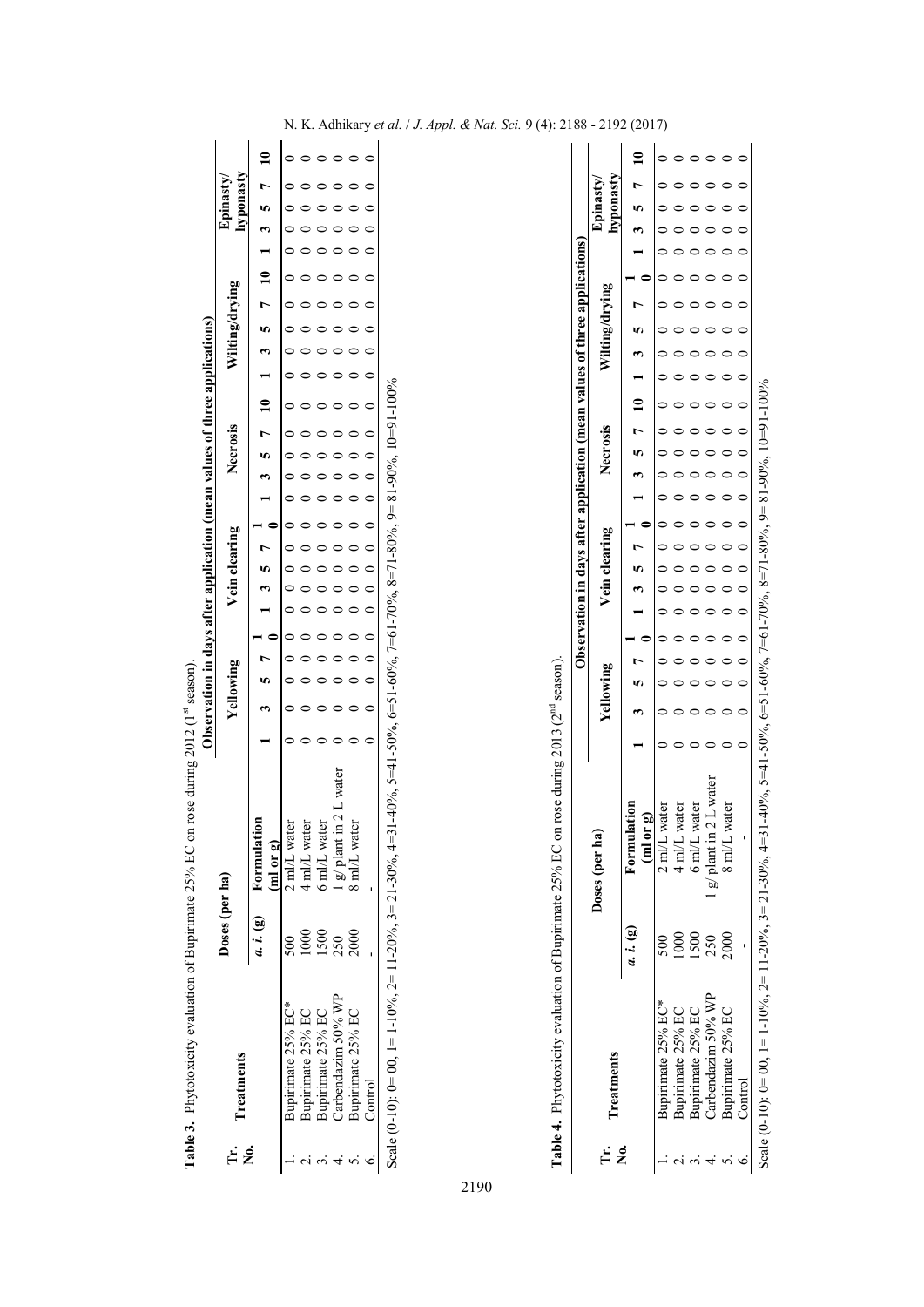gins of leaves.

**Rose yield:** The data (Table 1 and 2) revealed that Bupirimate 25% EC  $\omega$  2 ml/L in winter 2012 and 2013, improved the flower yield and flower quality. Bupirimate 25% EC @ 6 ml/L given maximum yield of 19.08 and 19.91 Q/ha respectively in winter 2012 and 2013 followed by Bupirimate 25% EC  $(a)$  4 ml/L (18.58 and 18.15 Q/ha) compared to control from both season (10.50 and 09.04 Q/ha).

**Phytotoxicity evaluation of Buprimate:** The observations on phytotoxicity of Bupirimate 25% EC are presented in Table 3 and 4.The results of two season trials revealed that Bupirimate  $25\%$  EC  $\omega$ , 2, 4, 6 and 8 ml/L did not show any phytotoxicity symptoms like yellowing, Wilting, Vein clearing, Necrosis, Hyponasty and Epinasty and any other hazards on rose plant. Application of Bupirimate 25% EC may therefore be considered as safe to rose plant. The results also justified the early works as Spray of Bupirimate 26% EC resulted in excellent control (96%) of rose powdery mildew (Gallian, 1982). 50% rose powdery mildew disease control was observed by using Buprimate (Reuveni *et al*., 1994). Jumayli (1985) reported that the Bupirimate, Nimrod, Benlate and Thiovit were best fungicides for controlling powdery mildew disease of cucurbit under greenhouse conditions in Iraq. Mostafa *et al*. (1990) reported that in field trials single applications of Rubigan (Fenarimol), Byleton (Triadimefon) and Nimrod (Bupirimate) at recommended doses gave good control against *E*. *cichoracearum*, the casual organism of cucumber powdery mildew. Iqbal *et al*. (1994) mentioned that best control of *E*. *cichoracearum*, in greenhouse was given by spraying Pyrazophos, while Binomiyl, Carbendazim *etc*. Bupirimate is compatible with most of fungicides, insecticides and adjuvants, with very limited exceptions on some crops. Therefore, also form this point of view, Bupirimate should be considered a very flexible fungicide. Nimrod EW is a non-systemic fungicide specifically for control of powdery mildews, commercially known as Nimrod and it belongs to the pyrimidine as well as sulfamate group (Fact Sheet; ADAMA, New Zealand). Resistant cultivars of roses against Powdery mildew based on  $ED_{50}$  was selected following the method of Hijwegen *et al*. (1996).

Wojdyla (1999) evaluated 24 fungicides in the control of *S. pannosa* var. *rosae*. The treatments were performed after the first symptoms appeared and were repeated 4 times at 7-day intervals. The best results in the control of powdery mildew were obtained with bitertanol (as Baycor 300 EC), tetraconazole (as Domark 200 EC) bupirimate (as Nimrod 250 EC), tebuconazole (as Folicur BT 225 EC), and flusilazole (as punch 400 EC) caused deformation of leaves after 2-3 sprayings. Menncozeb 80 WP, and triadimifon (as Bayleton 5 WP), Funaben 50 WP and myclobutanil (as Systhane MZ61, 75 WP) leaf a strong sediment on protected bushes and should not be used before flower harvest.

#### **Conclusion**

Two season trials (Winter*-*2012 and 2013) on Bupirimate  $25\%$  EC  $\omega$  6 ml/L and 4 ml/L water were very effective in controlling powdery mildew in rose plant. Three sprayings of Bupirimate 25% EC at both the dosages of 6 and 4 ml/L water showed similar trend of efficacy against powdery mildew disease and significantly improved the flower yield and quality of rose. Moreover, application of Bupirimate 25% EC at the doses of 2, 4, 6 ml/L water and even at higher doses 8 ml/L water did not show any phytotoxic symptoms in rose. Therefore, spraying of Bupirimate 25% EC is safe to rose plant. Considering the bio efficacy and phytotoxicity, Bupirimate 25% EC  $(a)$  4 ml/L water is the optimum dose for efficiently controlling powdery mildew disease in rose plant.

#### **REFERENCES**

- Agrios, G.N. (2005). Plant pathology, Fifth Edition, Department of plant pathology university of Florida, Elsevier Acadamic Press, USA, pp 1-922
- Chee, A. Ah., Wurms, K.V. and George, M. (2011). Control of powdery mildew (*Sphaerotheca pannosa* var. *rosae*) on rose (*Rosa* L. sp.) using anhydrous milk fat and soybean oil emulsions. *New Zealand Plant Prot*., 64: 195- 200
- Dadlani, N.K. (2002). Promoting floriculture business in India. *Indian Hort.,* 46: 39-43
- Gallian, J.J. (1982). Effects of volatile fungicides on *Sphaerotheca pannosa* on Rose, Ph.D. Thesis, Corvallis, US, pp 1-76
- Hijwegen, T., Verhaar, M.A. and Zadoks, J.C. (1996). Resistance to *Sphaerotheca pannosa* in roses induced by 2,<br>6-dichloroisonicotinic acid. *Plant Path.* 45: 6-dichloroisonicotinic acid. *Plant Path*. 45: 631–635
- Iqbal, J., Maiz, M. and Saud Al-Misbah. (1994). Fungicidal control of powdery mildew of cucumber in Kuwait. *[Pak.](https://www.google.co.in/url?sa=t&rct=j&q=&esrc=s&source=web&cd=1&cad=rja&uact=8&ved=0ahUKEwiZn_qU0ePOAhULuY8KHa8HCUgQFgggMAA&url=http%3A%2F%2Fpjp.pakps.com%2F&usg=AFQjCNEn2pDZz-mUpJ44jdBTNgakmEpCcQ)  [J. Phytopathol](https://www.google.co.in/url?sa=t&rct=j&q=&esrc=s&source=web&cd=1&cad=rja&uact=8&ved=0ahUKEwiZn_qU0ePOAhULuY8KHa8HCUgQFgggMAA&url=http%3A%2F%2Fpjp.pakps.com%2F&usg=AFQjCNEn2pDZz-mUpJ44jdBTNgakmEpCcQ)*., 6 (1): 65-66
- Jumayli, S.A.A. (1985). Studies on powdery mildew of squash *(Cucurbitapepo)* and cucumber *(Cucumis sativus)* and its control in Nineven province (inIraq). M. Sc. Thesis in Plant Pathology, College of Agriculture and Forestry, Coll. Agric. and Forestry.Mosul University, Iraq, pp 126
- Mostafa, M.S.H., Abdel-Shahid, Y.A., Ez-Eldin, I and Anwar, H.M. (1990). Factors affecting acquired resistance in *Erysiphecichoracearum*the causal organism of cucumber powdery mildew. *Agril. Res. Rev*. 68 (3): 521-528
- Nelson, V.P. (1998). *Green house operation and management*,  $5<sup>th</sup>$  edition, Pruntie hill, pp 56
- Pasini, C., Awvila, D.F. and Gullino, M.H. (1991). Influence of four years of fungicide treatments on populations of *Sphaerotheca pannosa* var. *rosae*. *Difesa-della-Pianete*  14(1): 3-12
- [Randhawa,](https://www.sapnaonline.com/shop/Author/gs-randhawa) G.S. and [Mukhopadhyay,](https://www.sapnaonline.com/shop/Author/a-mukhopadhyay) A. (1986). Floricul[ture In India.](https://www.sapnaonline.com/books/floriculture-in-india-4823786) Allied Publishers, pp 1-660
- Reuveni, R., Agapov, V., Reuveni, M and Raviv, M. (1994).